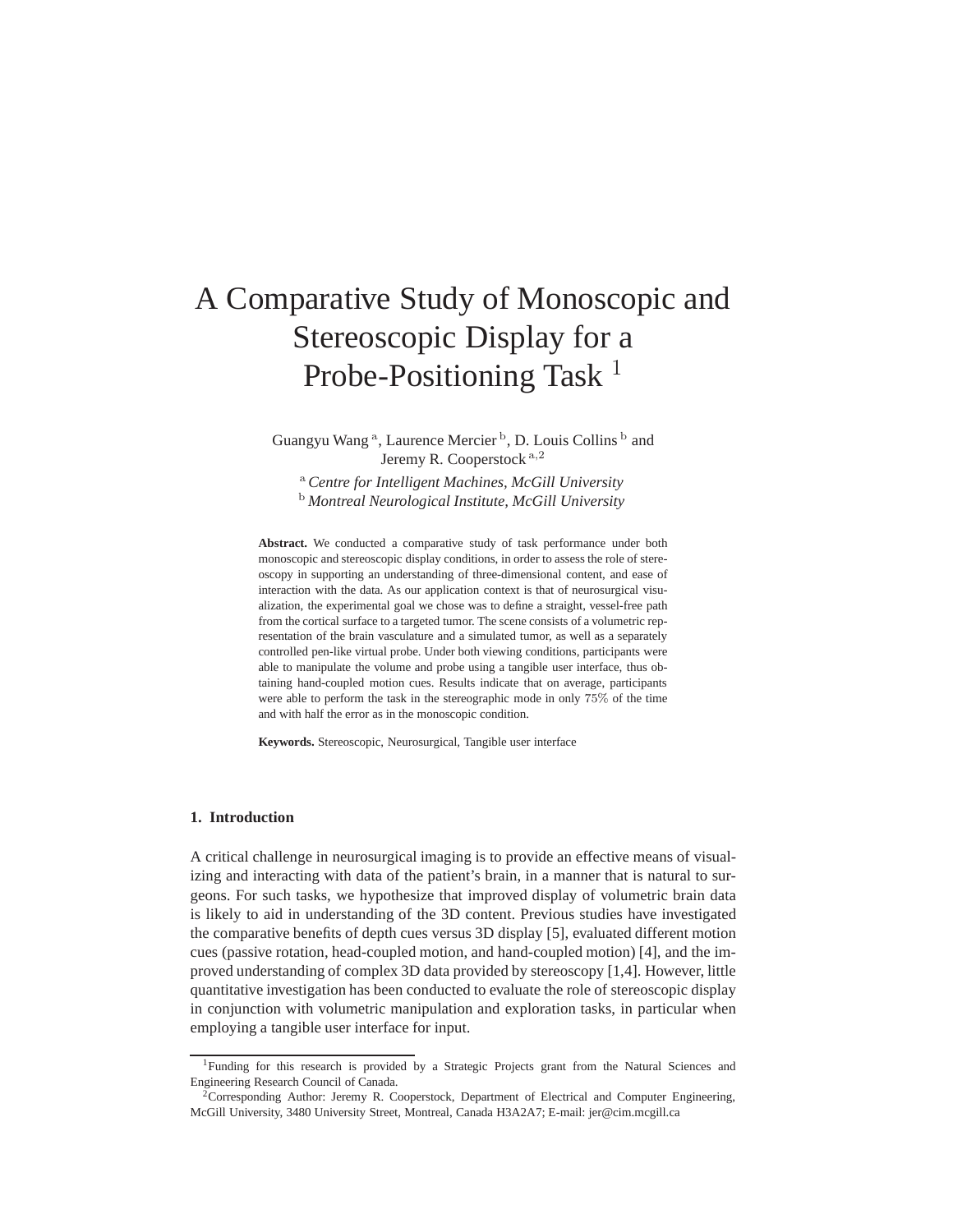

(a) The experimental setup

(b) A sample view

**Figure 1.** (a) The experimental setup includes a plastic skull, a replica of the surgical probe, a head-mounted display, and a dance pad. (b) A sample view of the experimental configuration, presenting the vasculature (red), virtual probe (green) and tumor (blue).

#### **2. Tools and Methods**

To address this need, we performed a comparative study to quantify the differences in task performance, as related to both completion time and number of errors, between monoscopic and stereoscopic viewing conditions. Participants were given the task of defining a straight, vessel-free path for a virtual biopsy probe, from the cortical surface to a targeted tumor. Because of the complex anatomical structure of the human brain and the topology of key blood vessels, defining such a path for insertion of probes and tools can be a challenging task in practice.

As illustrated in Figure 1(a), participants wore a head-mounted display, which was selectively activated in either 2D or 3D display mode during the experiment. In both cases, we render a representation of the vasculature, with a simulated tumor at positions of varying difficulty, defined according to the surrounding vessel density (Figure 1(b)).

Based on the results of Ware et al. [4], which found that the combination of stereo and hand-coupled motion offers the most effective 3D content understanding, we employed a plastic skull, held in the non-dominant hand, as a tangible user interface to manipulate (rotate and zoom) the view of the brain data. A replica of a surgical probe, held in the dominant hand, was mapped directly to the position and orientation of the virtual probe, used to reach the tumor. These tangible objects [3] serve as interfaces for direct manipulation of the data in a manner that is far more expressive than allowed by a computer mouse. Both objects were tracked with a motion capture system, using IR reflective markers. To minimize unintentional hand movement from pressing a button, participants were asked to step on a dance pad to indicate when they thought they had completed the task.

## **3. Results and Discussion**

The study was conducted with 12 participants (8 male and 4 female, ranging in age between 22 and 37), divided into two groups, one starting in monoscopic viewing mode and the other in stereoscopic. Each participant ran 30 trials in the first mode, consisting